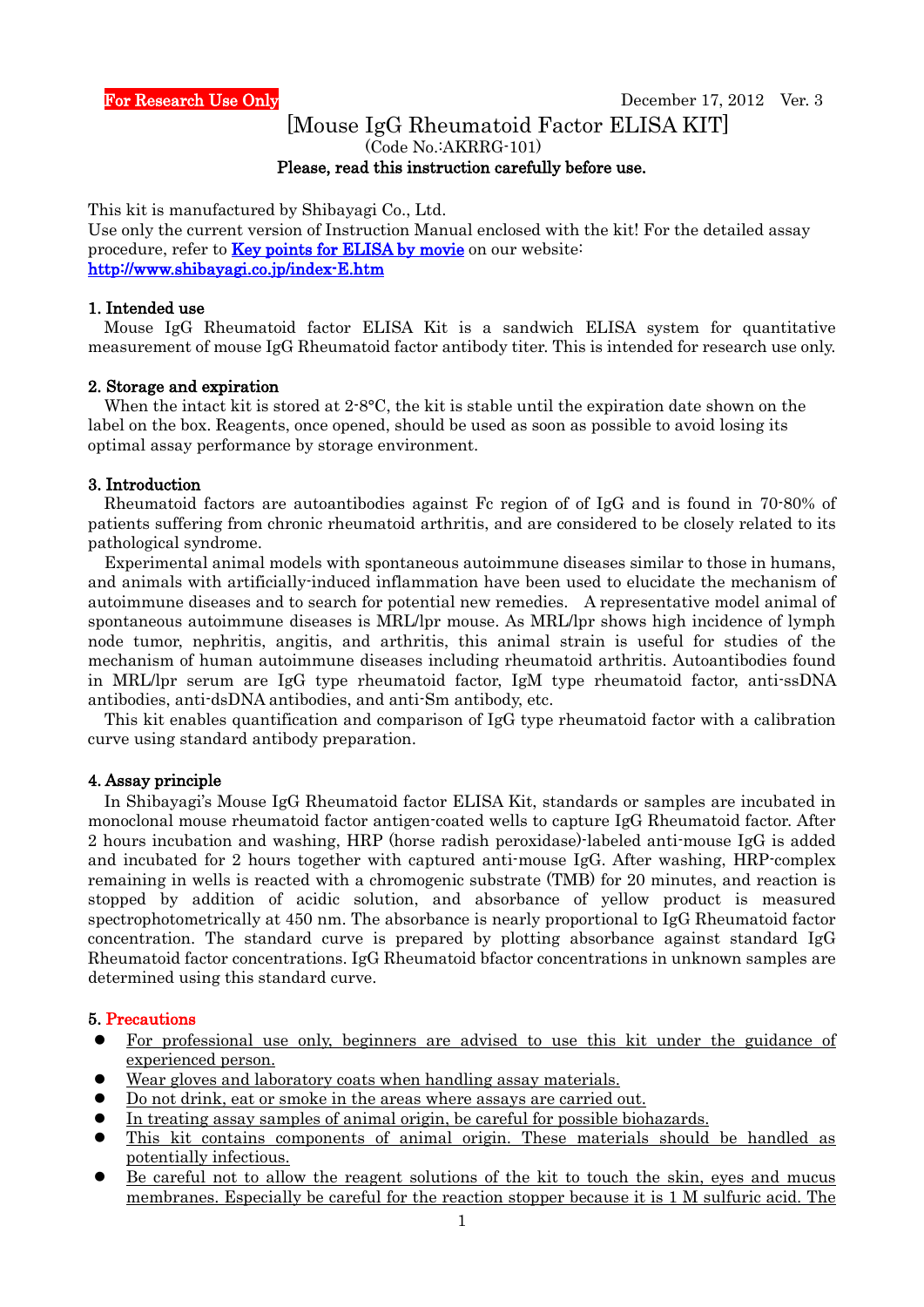reaction stopper and the substrate solution may cause skin/eyes irritation. In case of contact with these wash skin/eyes thoroughly with water and seek medical attention, when necessary.

- Avoid contact with the acidic Reaction stopper solution and Chromogenic substrate solution, which contains hydrogen peroxide and tetramethylbenzidine (TMB). Wear gloves and eye and clothing protection when handling these reagents.
- The materials must not be pipetted by mouth.
- Residual samples and used tips should be rinsed in 1% formalin, 2% glutal aldehyde, or more than 0.1% sodium hypochlorite solution for more than 1 hour, or be treated by an autoclave before disposal.
- Dispose consumable materials and unused contents in accordance with applicable regional/national regulatory requirements.
- Use clean laboratory glassware.
- In order to avoid dryness of wells, contamination of foreign substances and evaporation of dispensed reagents, never forget to cover the well plate with a plate seal supplied, during incubation.
- ELISA can be easily affected by your laboratory environment. Room temperature should be at 20-25oC strictly. Avoid airstream velocity over 0.4 m/sec. ① (including wind from air conditioner), and humidity less than 30%. ①For airstream, refer to [\[Assay circumstance\]](http://www.shibayagi.co.jp/en/movie_008.html) on our web site.
- Do not use heat-inactivated samples.

# 6. Reagents supplied

| Components                                                                                                                      | <b>State</b>                      | Amount             |  |
|---------------------------------------------------------------------------------------------------------------------------------|-----------------------------------|--------------------|--|
| (A) Mouse Rheumatoid factor antigen-coated<br>96 well-plate                                                                     | Use after washing                 | 96 wells/1 plate   |  |
| (B) Standard Mouse antibody $(10,000 \text{ mU/ml})^*$<br>(derived from mouse)<br>*The value is different depending on the lot. | Concentrated. Use after dilution. | $100 \mu l/1$ vial |  |
| $(C)$ Buffer solution                                                                                                           | Ready for use.                    | 60 ml/1 bottle     |  |
| $(D) HRP$ -labeled anti-mouse IgG                                                                                               | Concentrated. Use after dilution. | $20 \mu l/1$ vial  |  |
| (E) Chromogenic substrate (TMB) solution                                                                                        | Ready for use.                    | 12 ml/1 bottle     |  |
| (F) Reaction stopper $(1M H_2SO_4)$ Be careful!                                                                                 | Ready for use.                    | 12 ml/1 bottle     |  |
| $(G)$ Concentrated washing buffer $(10x)$                                                                                       | Concentrated. Use after dilution. | 100 ml/1 bottle    |  |
| Plate seal                                                                                                                      |                                   | 3 sheets           |  |
| <b>Instruction Manual</b>                                                                                                       |                                   | 1 copy             |  |

### 7. Equipments required but not supplied  $\Box$  Use as a check box

 $\Box$ Purified water (distilled water)

 $\Box$  Test tubes for preparation of standard solution series.

 $\Box$ Glassware for dilution of washing buffer (a graduated cylinder, a bottle)

 $\Box$ Pipettes (disposable tip type). One should be able to deliver 5  $\mu$  precisely, and another for 50-500 µl.

 $\Box$ Syringe-type repeating dispenser like Eppendorf multipette plus which can dispense 100 µl.

 $\square$ Paper towel to remove washing buffer remaining in wells.

□A vortex-type mixer.

 $\Box$ A shaker for 96 well-plate (600-1200rpm)

□An automatic washer for 96 well-plate (if available), or a wash bottle with a jet nozzle. (refer to our web movie [\[Washing of microplate\]\)](http://www.shibayagi.co.jp/en/movie_006.html)

 $\Box$ A 96 well-plate reader (450nm  $\pm$ 10nm, 620nm: 600-650nm)

 $\square$ Software for data analysis, if available. Shibayagi is proposing the use of assay results calculation template for EXCEL. Please check our website (http://www.shibayagi.co.jp/en/tech\_003.html).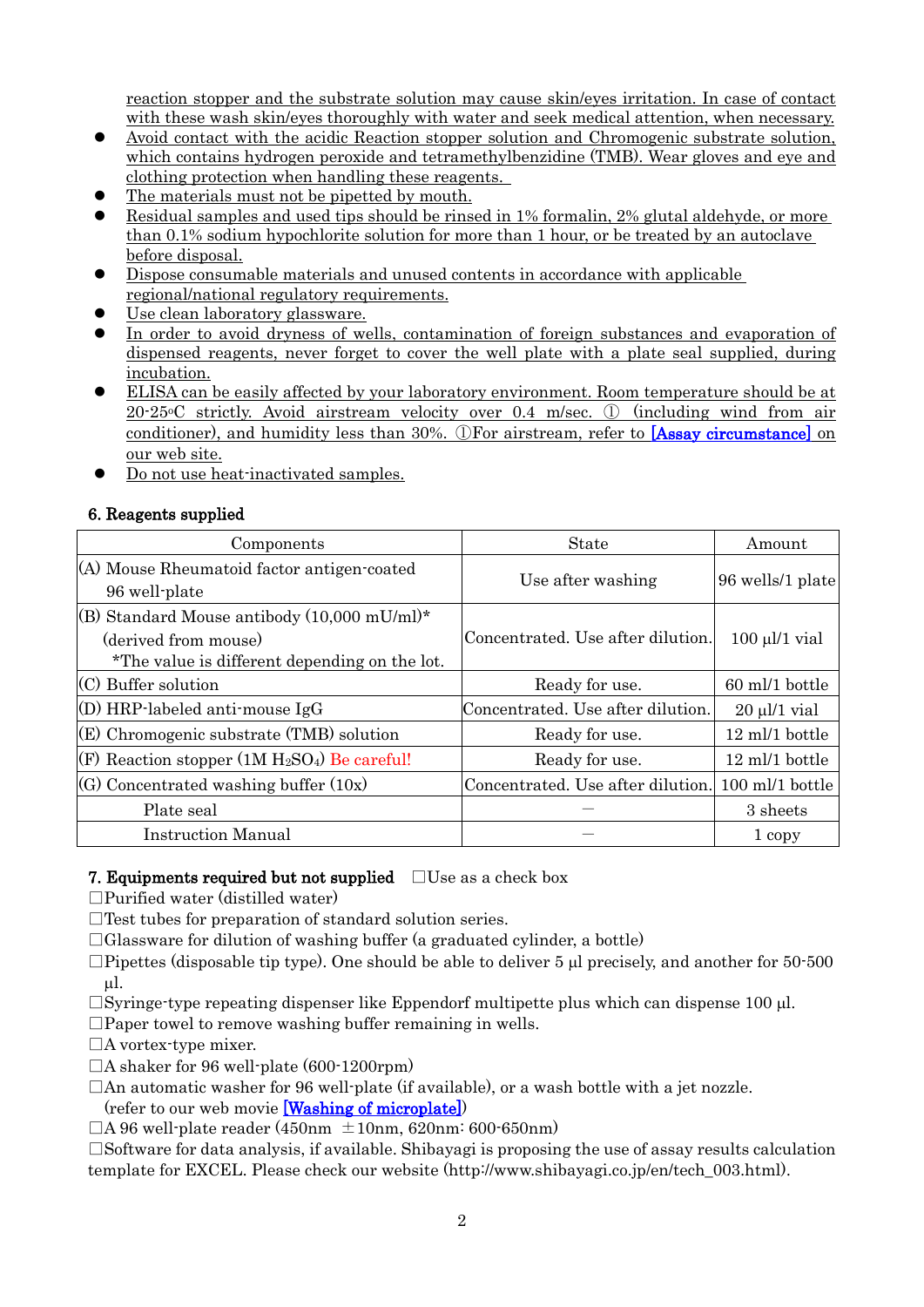# 8. Preparation of reagents

 $\blacklozenge$ Bring all reagents of the kit to room temperature (20-25 °C) before use.

◆Prepare reagent solutions in appropriate volume for your assay. Do not store the diluted reagents.

### 【Concentrated reagents】

 $[(B)$  Standard Mouse antibody  $(10,000 \text{ mU/ml})]$ 

Make a serial dilution of original standard solution to prepare each standard solution. Example is shown below.

| Volume of standard solution       | <b>Buffer solution</b> | Concentration(mU/ml) |
|-----------------------------------|------------------------|----------------------|
| Original solution $: 50 \mu l$    | $450 \mu$ l            | 1000                 |
| 1000 mU/ml solution : 250 $\mu$ l | $250 \mu l$            | 500                  |
| 500 mU/ml solution $: 250 \mu l$  | $250 \mu l$            | 250                  |
| 250 mU/ml solution : 250 $\mu$ l  | $250 \mu l$            | 125                  |
| 125 mU/ml solution : 250 $\mu$ l  | $250 \mu l$            | 62.5                 |
| 62.5 mU/ml solution : 250 $\mu$ l | $250 \mu$              | 31.3                 |
| 31.3 mU/ml solution : 250 $\mu$ l | $250 \mu$              | 15.6                 |
| $0$ (Blank)                       | $250 \mu l$            | $\theta$             |

[(D) HRP-labeled anti-mouse IgG]

Prepare working solution by dilution of (D) with the buffer solution (C) to 1:2000. 2 steps-dilution is recommended.

[(G) Concentrated washing buffer (10x)]

 Dilute 1 volume of the concentrated washing buffer (10x) to 10 volume with deionized water to prepare working solution. Example: 100 ml of concentrated washing buffer (10x) and 900ml of deionized water.

# 【Storage and stability】

[(A) Mouse Rheumatoid factor antigen-coated 96 well-plate]

 If seal is not removed, put the strip back in a plastic bag with zip-seal originally used for well-plate container and store at  $2.8 \text{ °C}$ . The strip will be stable until expiration date. [(B) Standard Mouse antibody (10,000 mU/ml)]

Standard solutions prepared above should be used as soon as possible, and should not be stored. [(C) Buffer solution] and [(E) Chromogenic substrate solution]

If not opened, store at 2-8 °C. It maintains stability until expiration date. Once opened,

we recommend using them as soon as possible to avoid influence by environmental condition. [(D) HRP-labeled anti-mouse IgG]

The rest of undiluted buffer: if stored tightly closed at 2-8 °C, it is stable until expiration date. Dispose any unused diluted buffer.

 $[$ (F) Reaction stopper (1 M H<sub>2</sub>SO<sub>4</sub>) $]$ 

Close the stopper tightly and store at  $2.8 \text{ °C}$ . It maintains stability until expiration date. [(G) Concentrated washing buffer (10x)]

The rest of undiluted buffer: if stored tightly closed at  $2.8 \degree C$ , it is stable until expiration date. Dispose any unused diluted buffer.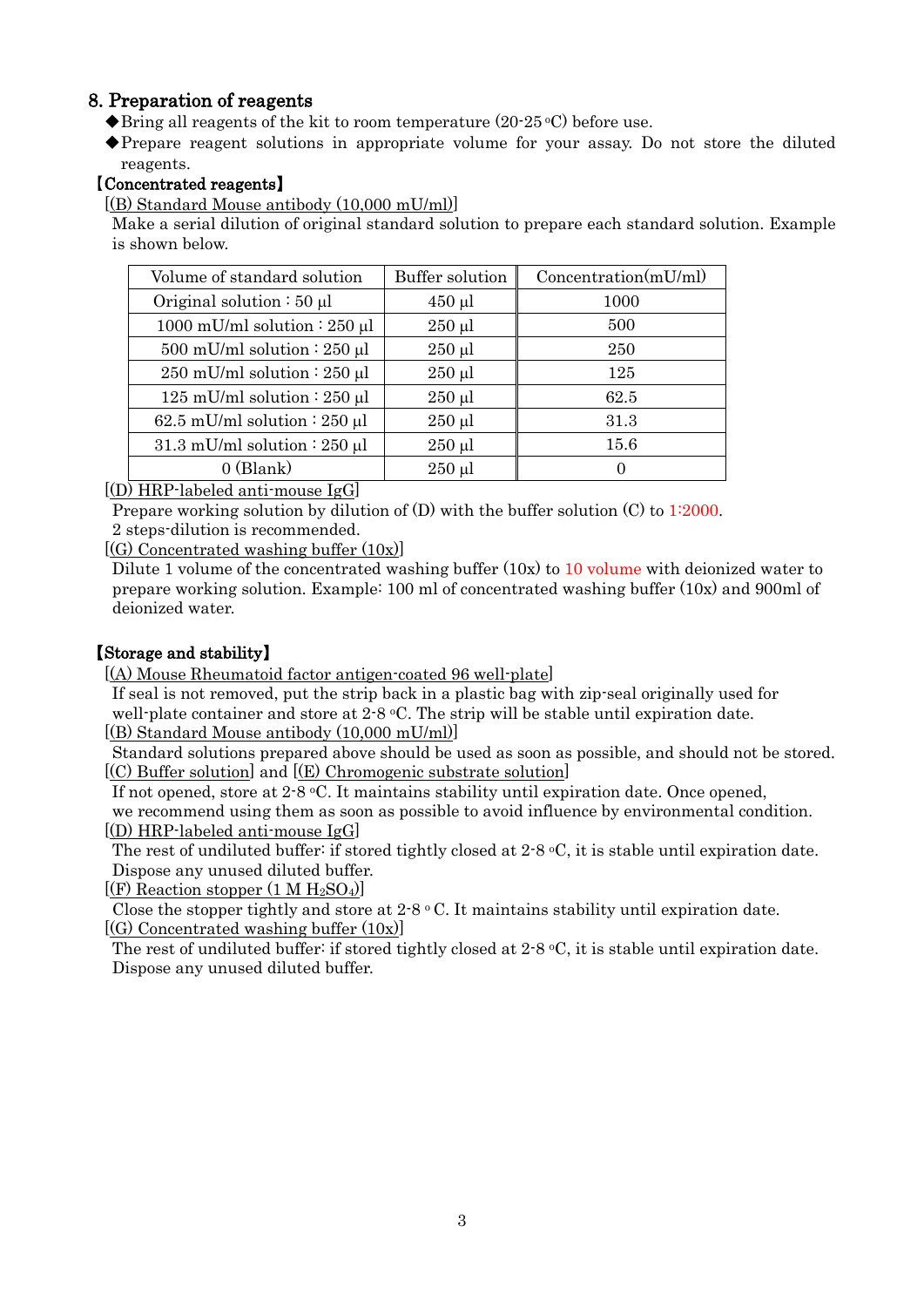# 9. Technical tips

- In manual operation, proficiency in pipetting technique is recommended.
- The reagents are prepared to give accurate results only when used in combination within the same box. Therefore, do not combine the reagents from kits with different lot numbers. Even if the lot number is the same, it is best not to mix the reagents with those that have been preserved for some period.
- Be careful to avoid any contamination of assay samples and reagents. We recommend the use of disposal pipette tips, and 1 tip for 1 well.
- Optimally, the reagent solutions of the kit should be used immediately after reconstitution. Otherwise, store them in a dark place at 2-8 oC.
- Time the reaction from the pipetting of the reagent to the first well.
- Prepare a standard curve for each assay.
- Dilution of the assay sample must be carried out using the buffer solution provided in the kit.
- The chromogenic substrate (TMB) solution should be almost colorless before use. It turns blue during reaction, and gives yellowish color after addition of reaction stopper. Greenish color means incomplete mixing.
- To avoid denaturation of the coated antibody, do not let the plate go dry.
- As the 96 well-plate is module type of 8wells x 12 strips, each strip can be separated by cutting the cover sheet with a knife and used independently.
- When ELISA has to be done under the airstream velocity over 0.4 m/sec. and the humidity less than 30%, seal the well plate with a plate seal and place the well plate in an incubator or a styrofoam box in each step of incubation. For more details, watch our web movie **Assay** [circumstance\].](http://www.shibayagi.co.jp/en/movie_008.html)

# 10. Preparation of samples

This kit is intended to measure anti-IgG Rheumatoid factor in mouse serum or plasma. The necessary sample volume for the standard procedure is 5 µl. Do not use heat-inactivated samples. Dilute samples using the kit's buffer so that to be within the assay range  $(15.6 \cdot 1,000 \text{ mU/ml})$ . Recommended dilution rates are 51x, 101x and 201x.

### [Hemolytic and hyperlipemic samples are not suitable.](http://www.shibayagi.co.jp/en/pdf/Hemolysis_and_chyle.pdf)

\* To avoid influence of blood (high lipid or hemolysis, etc.), if your original samples have heavy chyle or hemolysis as the pictures below, do not use them for assay. Abnormal value might be obtained with hemolysis above 160mg/dL with this kit.



 $160\mathrm{mg/dL}$  160 $\mathrm{mg/dL}$  Highly lipid Highly lipid

sample sample

If presence of interfering substance is suspected, dilute the sample more than 100x for assay, and examine by dilution test at more than 2 points. Turbid samples or those containing insoluble materials should be centrifuged before testing to remove any particulate matter. Sample dilution should be carried out with the buffer solution of the kit using small test tubes such as PP, PE or glass, before assay.

Storage and stability

Sample is stable at 2-8oC within a week. If you have to store assay samples for a longer period, snap-freeze samples and keep them below  $-35\degree$ C. Avoid repeated freezing and thawing cycles.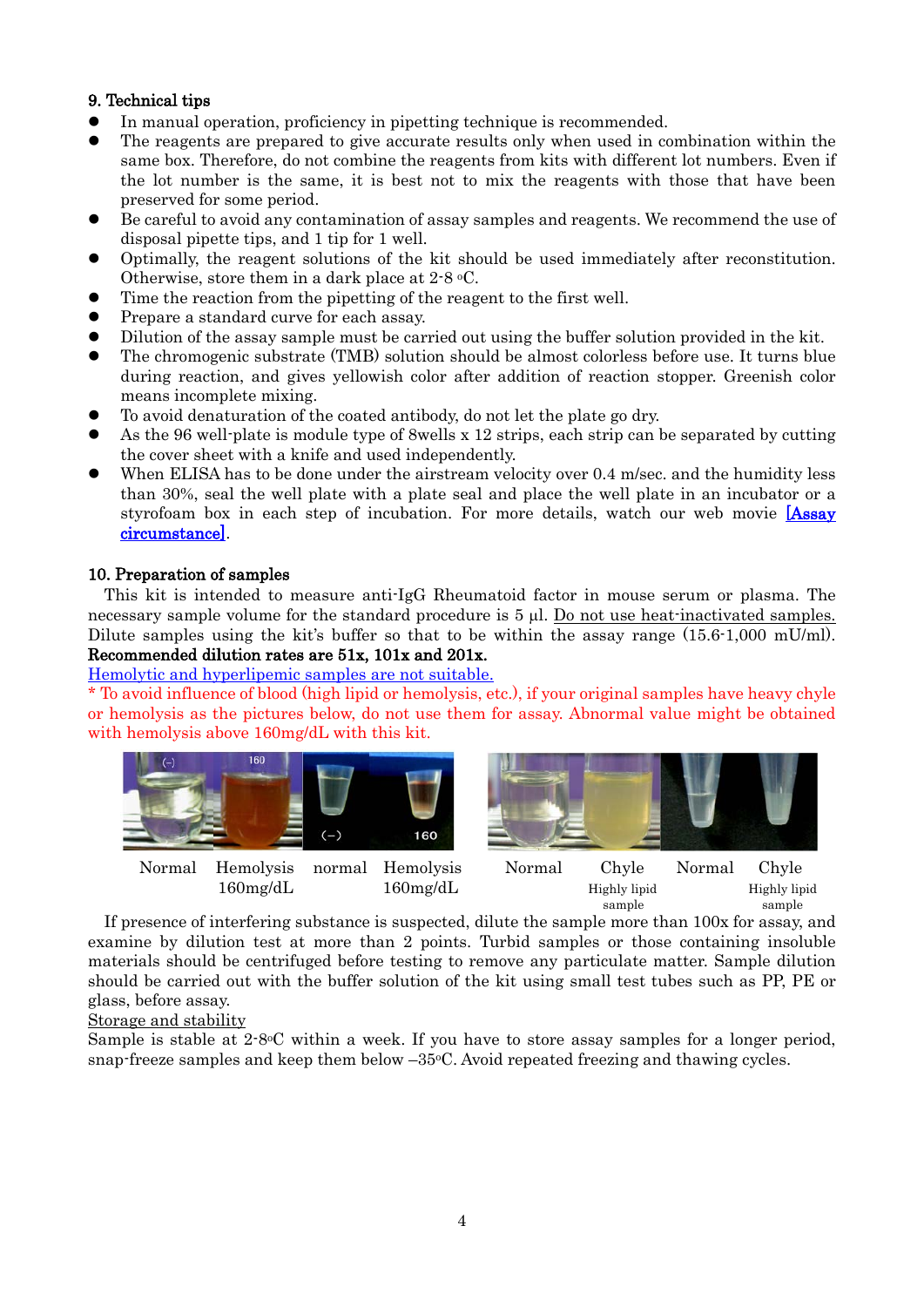#### 11. Assay procedure

Remove the cover sheet of the 96 well-plate after bringing up to room temperature.

- (1) Wash the Mouse Rheumatoid factor antigen-coated 96 well-plate (A) by filling the well with washing buffer and discard 3 times( $*$ 2), then strike the plate upside-down onto several layers of paper towels to remove residual buffer in the wells.
- (2) Pipette 100 µl of standards or dilutes samples to the wells designated for each.
- (3) Shake the plate gently on a plate shaker (\*③).
- (4) Stick a plate seal  $(*\mathcal{D})$  on the plate and incubate for 2 hours at 20-25 °C.
- (5) Discard the reaction mixture and rinse wells as step (1).
- (6) Pipette 100  $\mu$ l of HRP-labeled anti-mouse IgG solution (D) to all wells, and shake as step (3).
- (7) Stick a plate seal ( $*(4)$ ) on the plate and incubate the plate for 2 hours at 20-25°C.
- (8) Discard the reaction mixture. Rinse wells as step (1).
- (9) Pipette 100  $\mu$ l of chromogenic substrate solution (E) to wells, and shake as step (3).
- (10) Stick a plate seal  $(*\mathcal{D})$  on the plate and incubate the plate for 20 minutes at 20-25 °C.
- (11) Add 100  $\mu$  of the reaction stopper (F) to all wells and shake as step (3).
- $(12)$  Measure the absorbance of each well at 450 nm (reference wavelength,  $620*$ nm) using a plate reader within 30 minutes.

\*Refer to the page 7 for notes of \*2, \*3 and \*4.

#### 12. Calculations

- (1) Prepare a standard curve using semi-logarithmic or two-way logarithmic section paper by plotting absorbance\* (Y-axis) against IgG Rheumatoid factor concentration (mU/ml) on X-axis. Physiological or pathological situation of animals should be judged comprehensively taking other examination results into consideration.
- (2) Using the standard curve, read the IgG Rheumatoid factor concentration of a sample at its absorbance\*, and multiply the assay value by dilution factor. Though the assay range is wide enough, in case the absorbance of some samples is higher than that of the highest standard, please repeat the assay after proper dilution of samples with the buffer solution. \* We recommend the use of 3rd order regression curve for log-log plot, or 4 parameters method for log-normal plot in computer calculation.



Absorbance may change due to assay situation.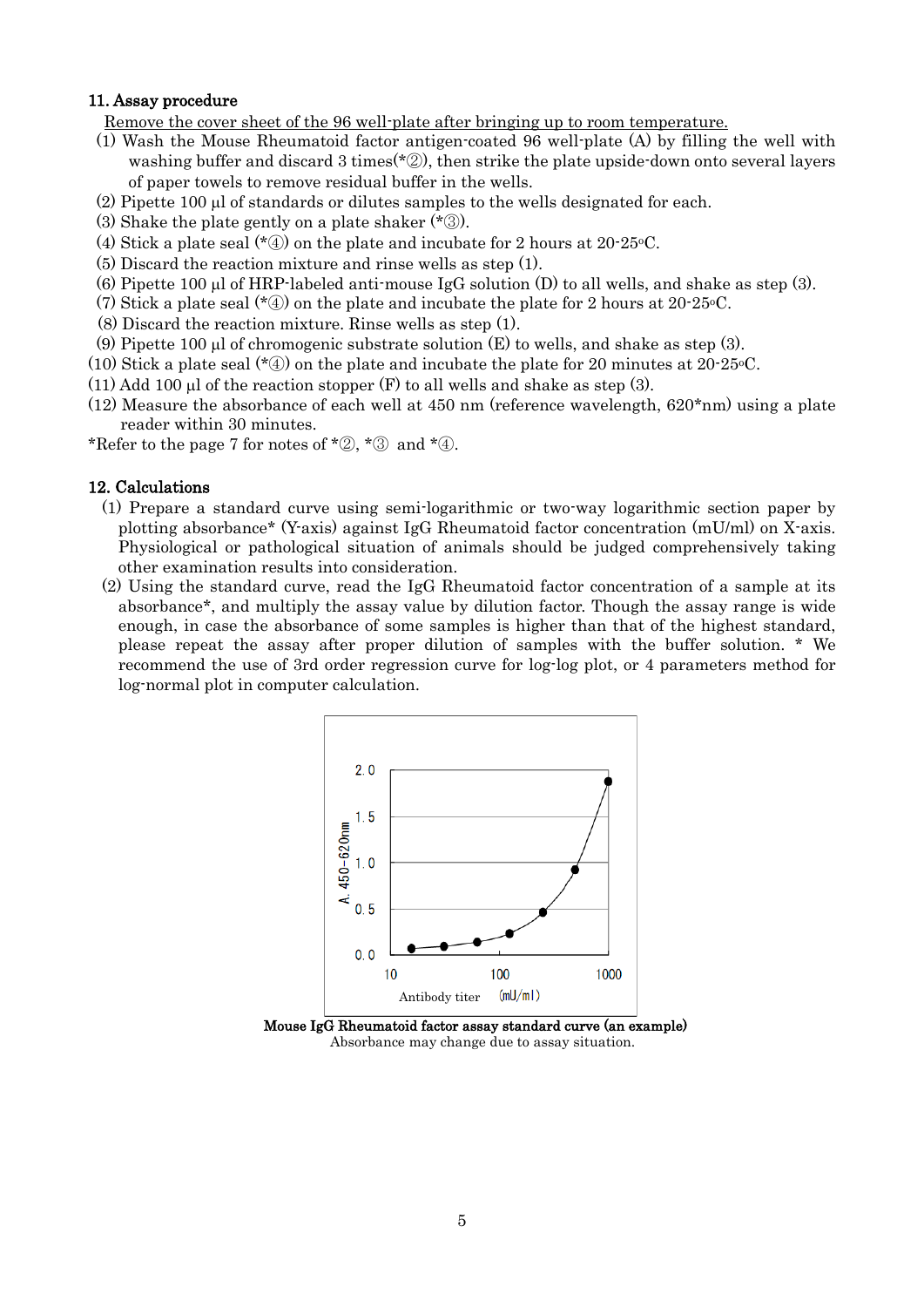#### 13. Performance characteristics

● Assay range

The assay range of the kit is  $15.6 \sim 1,000$  mU/ml.

Specificity

 The HRP-labeled anti-mouse IgG of this kit is specific to anti-mouse IgG Rheumatoid factor. The cross-reactivity with anti-mouse IgM is less than the detection limit.

● Precision of assay

Within assay variation (N=30), the mean CV was 6.9 %.

● Reproducibility

Between assay variation (N=30, 3 days), the mean CV was 8.7 %

# 14. Reference assay data

 # A novel assay kits for autoantibodies rate on spontaneous autoimmune model mice. Kikukawa, T, Kojima, M., and Abe, C.

Jap J Inflammation 20: 697-701, 2000

# 15. Trouble shooting

● Low absorbance in all wells

Possible explanations:

- 1) The standard or samples might not be added.
- 2) Reagents necessary for coloration such as HRP-labeled anti-mouse IgG antibody or TMB might not be added.
- 3) Wrong reagents related to coloration might have been added. Wrong dilution of HRP-labeled anti-mouse IgG antibody.
- 4) Contamination of enzyme inhibitor(s).
- 5) Influence of the temperature under which the kits had been stored.
- 6) Excessive hard washing of the well plate.
- 7) Addition of TMB solution soon after taking out from a refrigerator might cause poor coloration owing to low temperature.
- Blank OD was higher than that of the lowest standard concentration (15.6 mU/ml).
	- Possible explanations:

Improper or inadequate washing. (Change washing frequency from 4 times to 5-8 times at the constant stroke after the reaction with HRP- labeled anti-mouse IgG antibody.)

● High coefficient of variation (CV)

### Possible explanation:

- 1) Improper or inadequate washing.
- 2) Improper mixing of standard or samples.
- 3) Pipetting at irregular intervals.
- Q-1: Can I divide the plate to use it for the other testing?
	- A-1: Yes, cut off the clear seal on the plate with cutter along strip. Put the residual plate, which is still the seal on, in a refrigerator soon
- Q-2: I found there contains liquid in 96 well-plate when I opened the box. What is it? A-2: When we manufacture 96 well-plate, we insert preservation stabilizer in wells.

For detailed FAQS and explanations, refer to "Trouble shooting and Important Points in Shibayagi's ELISA kits" on our website (http://www.shibayagi.co.jp/en/tech\_004.html).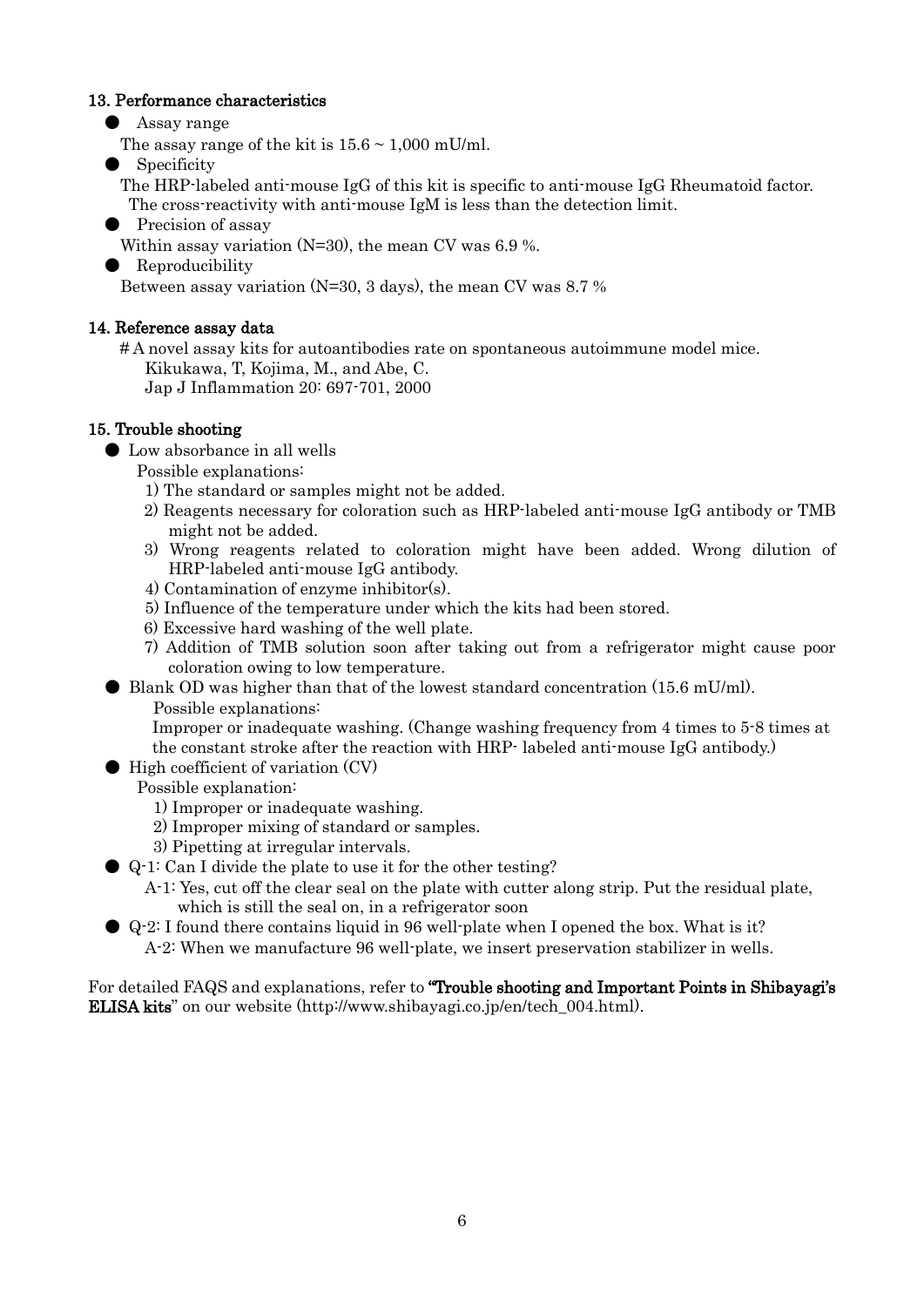# **Summary of assay procedure**  $\Box$ : Use as a check box

#### \*First, read this instruction manual carefully and start your assay after confirmation of details.

For more details, watch our web movie [\[ELISA by MOVIE\]](http://www.shibayagi.co.jp/en/movie.html) on our website.

 $\Box$ Bring the well-plate and all reagents to 20-25 °C for 2 hours.

 $\Box$ Concentrated washing buffer must be diluted to 10 times by purified water.

□Standard solution dilution example:

| Concentration $(mU/ml)$   | 1.000                                                                                                        | 500                                                                                                    | 250 | 125 | 62.5 | 31.3                     | 15.6 |     |
|---------------------------|--------------------------------------------------------------------------------------------------------------|--------------------------------------------------------------------------------------------------------|-----|-----|------|--------------------------|------|-----|
| Std. solution $(\mu l)$   | orig.sol. 50 $\uparrow$ 250* $\uparrow$ 250* $\uparrow$ 250* $\uparrow$ 250* $\uparrow$ 250* $\uparrow$ 250* |                                                                                                        |     |     |      |                          |      |     |
| Buffer solution $(\mu l)$ |                                                                                                              | 450 $\begin{array}{ c c c c c c c c c } \hline 450 & 250 & 250 & 250 & 250 & 250 \ \hline \end{array}$ |     |     |      |                          |      | 250 |
|                           |                                                                                                              |                                                                                                        |     |     |      | *One rank higher standar |      |     |

Une rank higher standard.

#### Precautions & related info

|   | Mouse Rheumatoid factor antigen-coated 96 well-plate                         |                                |                                                     |  |  |  |
|---|------------------------------------------------------------------------------|--------------------------------|-----------------------------------------------------|--|--|--|
|   | $\downarrow$ Washing 3 times (*2)                                            |                                | $*(6)$                                              |  |  |  |
|   | Diluted Samples / Standards                                                  | $100 \mu l$                    | $*$ [Handling of pipetting]                         |  |  |  |
|   | $\downarrow$ Shaking (*3), Incubation for 2 hours at 20-25 °C (Standing ***) | <u>*8 [Assay circumstance]</u> |                                                     |  |  |  |
|   | Dilute HRP-labeled anti-mouse IgG $(D)$ to 2,000x with                       | 2-step dilution is             |                                                     |  |  |  |
|   | Buffer (C) returned to 20-25 °C.                                             |                                | recommended.                                        |  |  |  |
| ⊔ | $\downarrow$ Washing 3 times (*2)                                            |                                | $*(6)$                                              |  |  |  |
|   | HRP-labeled anti-mouse IgG                                                   | $100 \mu l$                    | [Handling of pipetting]<br>$*(7)$                   |  |  |  |
|   | $\downarrow$ Shaking(*③), Incubation for 2 hours at 20-25°C (Standing(*④))   |                                | $*_{\circled{8}}$<br>[Assay circumstance]           |  |  |  |
|   | $\downarrow$ Washing 3 times (*2)                                            |                                | $*(6)$                                              |  |  |  |
|   |                                                                              |                                | After dispense, the color turns to                  |  |  |  |
|   | Chromogenic substrate (TMB)                                                  | $100 \mu l$                    | depending<br>blue<br>the<br>on                      |  |  |  |
|   |                                                                              |                                | concentration.                                      |  |  |  |
|   | $\downarrow$ Shaking(*③), Incubation for 20 min at 20-25 °C (Standing(*④))   |                                | <u>*8 [Assay circumstance]</u>                      |  |  |  |
|   |                                                                              |                                | After dispense, the color turns to                  |  |  |  |
|   | Reaction stopper $(1M H_2SO_4)$                                              | $100 \mu l$                    | depending<br>yellow<br>the.<br><sub>on</sub>        |  |  |  |
|   |                                                                              |                                | concentration.                                      |  |  |  |
|   | $\downarrow$ Shaking(*③)                                                     |                                | Immediately shake.                                  |  |  |  |
|   | Measurement of absorbance $(450nm, \text{Ref } 620nm(*\textcircled{5}))$     |                                | Ref. wave cancels the dirt in the<br>back of plate. |  |  |  |
|   |                                                                              |                                |                                                     |  |  |  |

\*②After dispensing wash buffer to wells, lightly shake the plate on your palm for 10 sec and remove the buffer. Guideline of washing volume: 300µl/well for an automatic washer and for a pipette if the washing buffer is added by pipette. In case of washing by using 8 channel pipette, sometimes the back ground tends to be high. If so, change washing frequency from 3 times to 4-6 times at the constant stroke after the reaction with HRP conjugated streptavidin.

Standard of plate-washing pressure: 5-25ml/min. (Adjust it depending on the nozzle's diameter.) Refer to our web movie [\[Washing of microplate\].](http://www.shibayagi.co.jp/en/movie_006.html)

\*③Guideline of shaking: 600-1,200rpm for 10 seconds x 3 times.

\*④Seal the plate during the reaction after shaking. Peel off the protective paper from the seal and stick the seal on the plate. Do not reuse the plate seal used once.

\*⑤600-650 nm can be used as reference wavelength.

\*⑥After removal of wash buffer, immediately dispense the next reagent.

\*⑦Refer to our web movie [\[Handling of pipetting\].](http://www.shibayagi.co.jp/en/movie_004.html)

\*⑧Refer to our web movie [\[Assay circumstance\].](http://www.shibayagi.co.jp/en/movie_008.html)